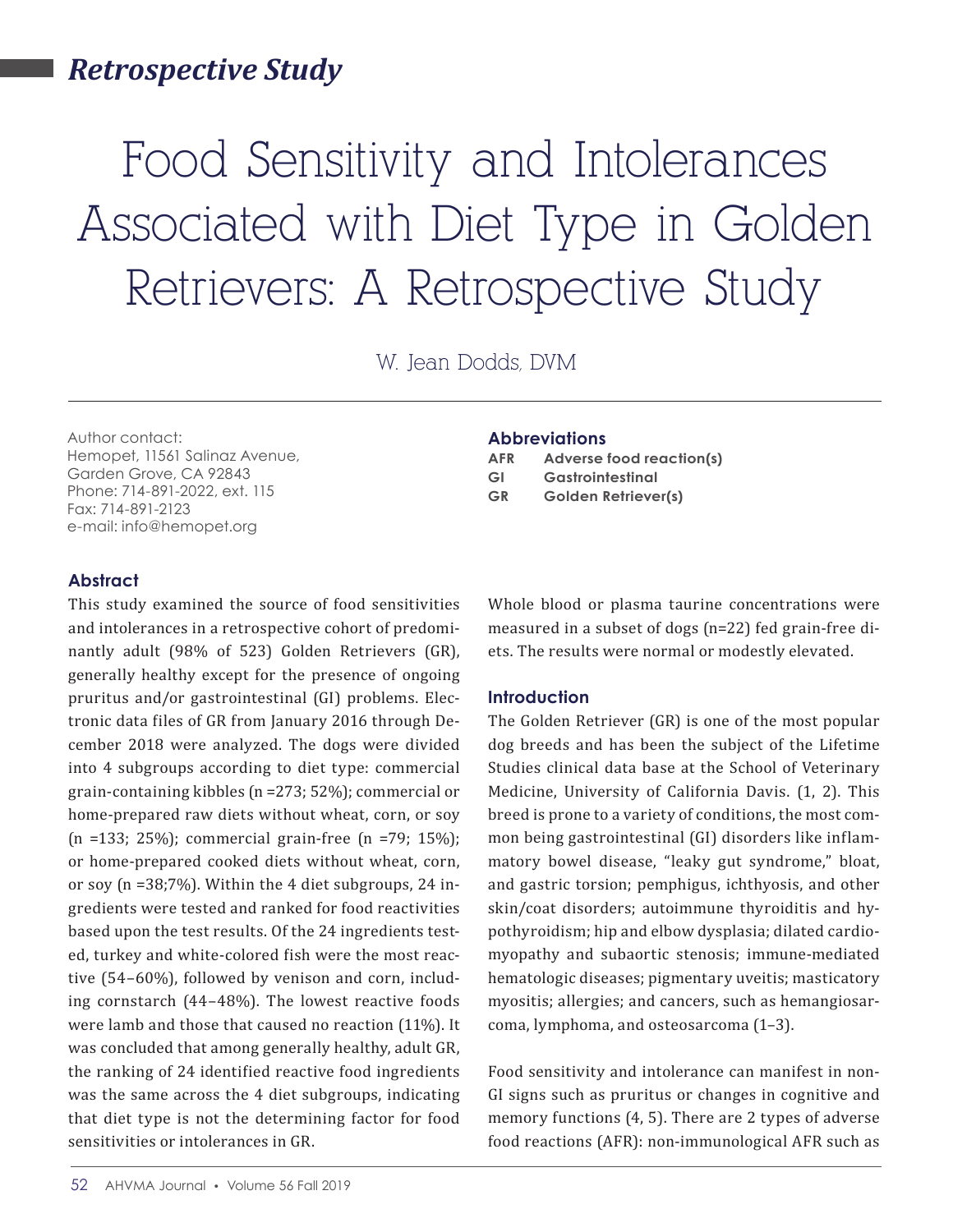food sensitivities and intolerances, and immunologically-based AFR, such as food allergies and hypersensitivities (4–7). Non-immunological AFR are diagnosed when there are increased levels of IgA and IgM in body secretions, such as saliva and feces (4). In contrast, true food allergies are hypersensitivity disorders that typically present with signs of urticaria, scratching, or wheels, and cause increases in serum IgD, IgE, and IgG.

Other causes of AFR include dietary indiscretion, food poisoning, metabolic and pharmacological reactions to foods, anaphylaxis, food contamination, and food idiosyncrasy (5, 6). The classic tests to diagnose AFR in humans and animals are the skin patch or prick test, food elimination trials, and the recent addition of serum IgD, IgE, or IgG measurements (4–7). Published studies have shown that food elimination trials are fraught with discrepancies and failure of compliance by animal owners, and skin patch or prick testing is unsightly (6). Even more problematic is the fact that serum testing to identify AFR in people and companion animals is poorly predictive of the actual response the patient will have to that ingredient (4–7). Saliva and fecal tests have been documented to be reliable and predictive diagnostics for AFR (4, 6).

The connection between the type of diets companion animals are fed and their health is a concern among veterinarians and pet owners (8–11). This retrospective cohort study of 523 GR investigated a correlation between sensitivities/intolerances to specific diet ingredients in relation to diet type in generally healthy GR with pruritus and/or GI signs.

In light of recent data about the effect grain-free diets may have on canine heart health and longevity, a secondary goal of this study was to measure the taurine levels in a subgroup of GR fed grain-free diets (7, 10–12).

### **Materials and Methods**

### **Database and Tests**

Our veterinary diagnostic laboratory (a) has been collecting breed-specific clinicopathologic data for over 2 decades. In the 2-year period from January 2016 through December 2018, laboratory tests were performed on 22,192 GR. From this group, a cohort of 523 predominantly adult GR had canine saliva-based food sensitivity and intolerance testing (b) for 24 different food ingredients including highly purified protein extracts of beef, chicken, duck, lamb, goat, pork, turkey, venison, rabbit, white-colored fish and their oils, salmon and salmon oil, hen eggs, cow milk, soy, wheat, barley, corn and cornstarch, lentils and peas, millet, oatmeal, peanuts and peanut oil, potatoes, quinoa, rice, and sweet potatoes (4, 6). This test methodology was validated for sensitivity (93–99%), specificity (69–72%), and accuracy by likelihood ratios (3.08–5.30% for positive ratios; 0.63–0.65% for negative ratios) (4).

The saliva samples had been collected by the owner or their veterinarian according to specified instructions that included an overnight fast, and then sent to the author's laboratory for food sensitivity testing (4).

Upon owner request, whole blood or plasma taurine concentration was measured by another laboratory (c) in a subset of GR that were fed grain-free (commercial or home-prepared) diets (n =22).

### **Retrospective Analysis**

Analysis was done on the results of saliva samples from 523 predominantly adult GR (513/523; 98%) fed a variety of diets comprised of commercial grain-containing kibbles (n = 273; 52%); commercial or home-prepared raw diets without wheat, corn or soy  $(n = 133; 25\%);$ commercial grain-free diets (n =79; 15%); and homeprepared cooked diets without wheat, corn, or soy (n = 38; 7%). The recruitment and enrollment of the dogs for the present study was accomplished by providing the owners or their veterinarians with a simple questionnaire (see Appendix); in some cases, the questionnaire was administered by telephone interview with the owner and the author's laboratory staff. Each owner provided informed consent to participate.

The diets had been fed to 5% of the dogs for 6–12 months and for 2 or more years for the remaining 95%. The sex, age, and weight parameters of each group are shown in **Table 1**.

The dogs were generally healthy when examined by their veterinarians except for ongoing pruritus and/or GI issues. The diet fed was the only source of taurine; none of the dogs received taurine supplements.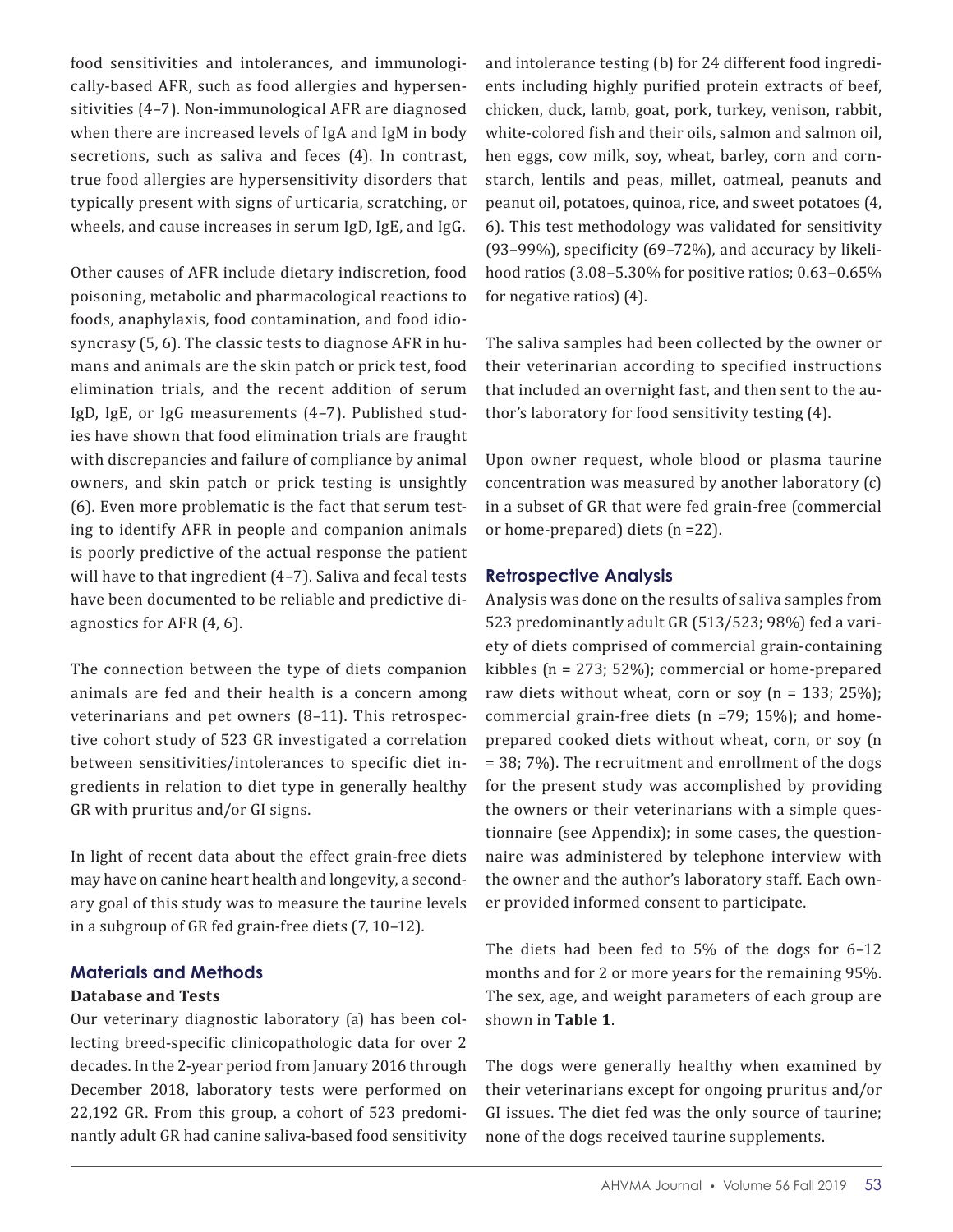#### **Results**

**Table 1** shows the demographics of the GR studied. The total group of 523 dogs was composed of more males (288; 55%) than females (235; 45%); more males were neutered than intact (54%); most females were spayed (74%). The relative breakdown accord- ing to sex and body weight was similar for each of the 4 diet subgroups.

The median age was similar for all 4 subgroups, and the mean and standard deviation of age was not statistically different between the groups. Within the 4 subgroups, the ages ranged from less than a year of age for 11 dogs (2%) to 10 years or older for 33 of the dogs  $(6\%)$ .

The ranking of the reactive food ingredients was based on the number of dogs that tested positive for AFR. Of the 24 foods tested, the ranking was essentially the same across the 4 diet subgroups (**Table 2**). The high- est reactive foods were turkey and white-colored fish (54– 60%); medium reactive foods were venison and corn, including cornstarch (44–48%); and the lowest reactive foods were lamb or those that caused no food reaction (11%) (**Table 2**) (10–13).

All the whole blood or plasma taurine concentrations from the 22 GR fed grain-free diets were normal except

for 5 that were elevated. The whole blood taurine levels of 12 dogs ranged from 242–484 nmol/L (normal reference range 200–350 nmol/L; mean  $311 \pm 22$  (SEM); median 294 nmol/L); the plasma taurine levels of 10 dogs ranged from 60–212 nmol/L (normal reference range 60-120 nmol/L; mean  $117 \pm 12$  (SEM); median 111nmol/L) (10). The taurine level results in relation to sex are shown in **Figure 1**. The body weight ranges are listed in the legend for **Figure 1**.

#### **Discussion**

The author has an ongoing compilation of cumulative clinical and laboratory data on the health and longevity of purebred dog breeds. The cohort of GR for this study came from the author's data and from others who have been compiling data regarding health issues in this breed (1, 2). The veterinary medical community, companion animal breeders, pet caregivers, and the pet food industry have raised concern about the potential impact different types of diets may have on canine health (4, 5, 8–11). For example, the apparent digestibility of protein and energy were found to be higher in raw food diets than in cooked, processed diets, while the fecal weight and volatile fatty acids levels of dogs fed these raw diets were lower (18). Different ingredients can affect the quality and nutritious value of pet foods; this is especially relevant to vegan and vegetarian pet diets, which are gaining popularity (9).

| Table 1. Golden Retriever Demographics (January 2016–December 2018) |                          |                |                       |                                  |                                                                |  |
|---------------------------------------------------------------------|--------------------------|----------------|-----------------------|----------------------------------|----------------------------------------------------------------|--|
|                                                                     | Number of<br><b>Dogs</b> |                |                       |                                  |                                                                |  |
| <b>Parameter</b>                                                    | Total #                  | Kibble Diet*   | <b>Raw Diet</b><br>** | <b>Grain-Free</b><br><b>Diet</b> | Home-<br><b>Prepared</b><br><b>Cooked</b><br>Diet <sup>+</sup> |  |
| Sex                                                                 |                          |                |                       |                                  |                                                                |  |
| Male                                                                | 132                      | 56             | 43                    | 23                               | 10                                                             |  |
| Male, Neutered                                                      | 156                      | 92             | 30                    | 27                               | 7                                                              |  |
| Female                                                              | 64                       | 36             | 17                    | 6                                | 5                                                              |  |
| Female, Spayed                                                      | 171                      | 89             | 43                    | 23                               | 16                                                             |  |
| Totals                                                              | 523                      | 273            | 133                   | 79                               | 38                                                             |  |
| Age (years $\pm$ SD)                                                | $0.50 - 13.70$           | $0.50 - 13.70$ | $0.58 - 13.00$        | $0.50 - 12.58$                   | $0.75 - 10.00$                                                 |  |
| Range                                                               | 3.96                     | 3.52           | 4.22                  | 3.05                             | 5.05                                                           |  |
| Mean                                                                | ± 3.08                   | ± 2.51         | ± 3.20                | ± 2.60                           | ± 3.08                                                         |  |
| Median                                                              | 4.17                     | 3.58           | 5.00                  | 3.25                             | 6.25                                                           |  |
| <b>Weight</b> (pounds $\pm$ SD)                                     | $39 - 129$               | $40 - 118$     | $39 - 105$            | $42 - 129$                       | 39-102                                                         |  |
| Range                                                               | 70.3                     | 70.8           | 68.8                  | 69.2                             | 69.0                                                           |  |

\*Commercial grain-containing foods; \*\*Commercial or home-prepared raw foods; †Without wheat, corn, or soy

The primary purpose of this retrospective study was to determine if otherwise healthyGR with persistent pruritus and/or GI conditions had intolerances or sensitivities to ingredients in food that differed based on the type of food they ate (commercial grain-containing kibbles,commercial or home-prepared raw diets without wheat, corn, or soy, commercial grainfree, or home-prepared cooked diets without wheat, corn, or soy).

A questionnaire was developed in order to recruit appropriate GR candidates for the saliva tests required for this study (see **Appendix**  on page 58).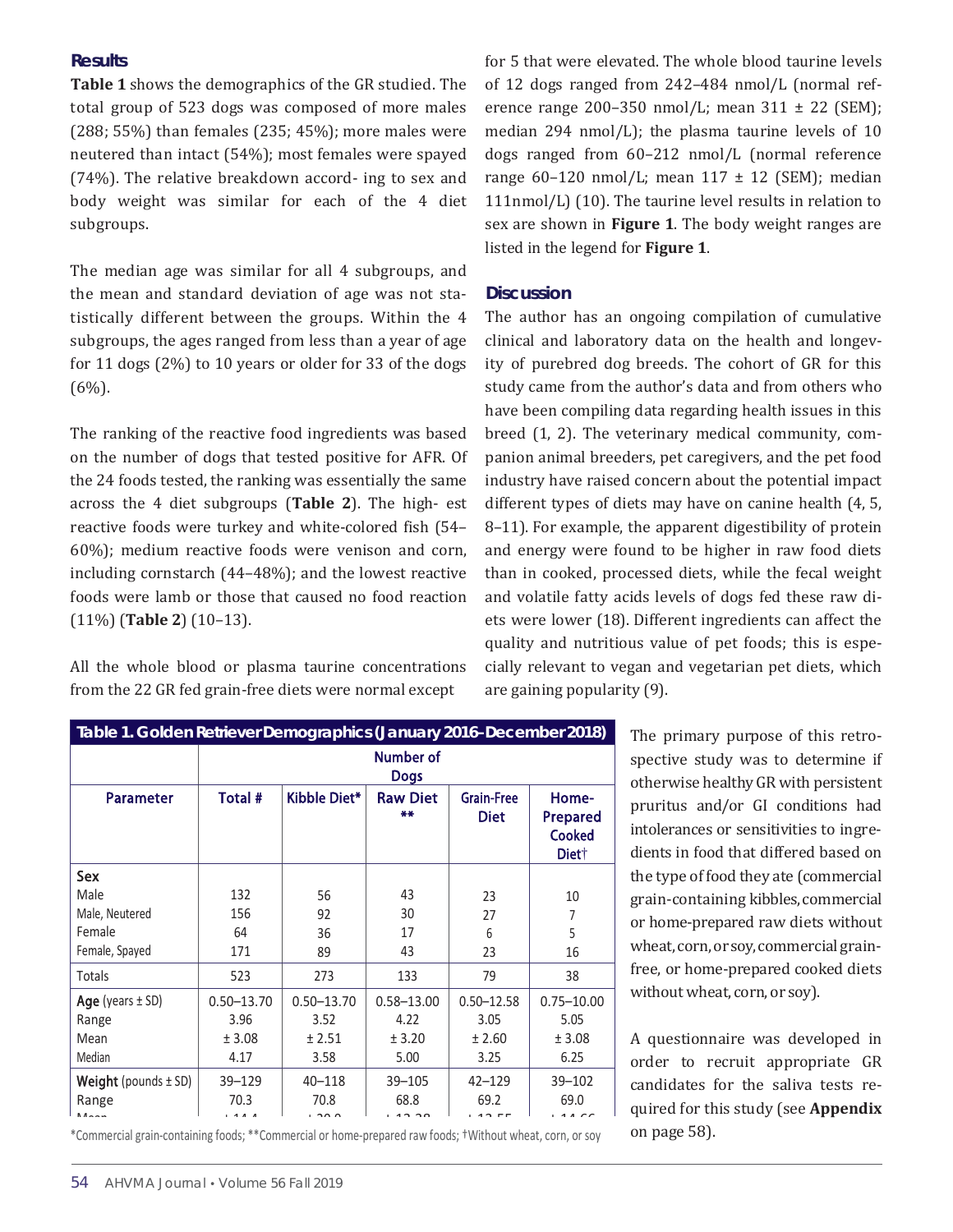The results show that there are no differences in diet sensitivities and intolerances among adult GR of both sexes, matched in age and weight, that were fed the 4 different diet types (**Tables 1** and **2**).

Although the participants' responses to the questionnaire stated that they were not giving flavored commercial heartworm, flea, and tick preventives, it remains unknown if meat, fowl, and fish flavorings were contributing factors to the test results (4, 6, 10).

There was no statistically significant difference in age or weight of the GR in the 4 different diet subgroups, whether they were intact, neutered, or spayed (**Table 1**).

Factors which lend credence to the present results are the large sample size within the 4 diet sub-groups, vari-

| Table 2. Golden Retriever Nutrition Data<br>(January 2016-December 2018) |                                                                                                                                                                 |                                                                                                                                                |  |  |
|--------------------------------------------------------------------------|-----------------------------------------------------------------------------------------------------------------------------------------------------------------|------------------------------------------------------------------------------------------------------------------------------------------------|--|--|
| <b>Parameter</b>                                                         | <b>Number</b><br>of dogs                                                                                                                                        | <b>Comments</b>                                                                                                                                |  |  |
| <b>Total number with</b><br>Nutriscan testing                            | 523                                                                                                                                                             | All healthy or had pruritus<br>and /or GI issues                                                                                               |  |  |
| Commercial grain-<br>containing diet                                     | 273<br>(53 % of total)                                                                                                                                          | Variety of meats, fowl, and<br>fish with grains including<br>wheat, corn, or soy                                                               |  |  |
| Raw diet, commercial or<br>home-prepared without<br>grains               | 133<br>(25% of total)                                                                                                                                           | Variety of meats, fowl, and<br>fish plus some carbs and<br>vegetables; no wheat, corn,<br>or soy                                               |  |  |
| Grain-free commercial diet                                               | 79<br>(15% of total)                                                                                                                                            | Same as raw group*                                                                                                                             |  |  |
| Home-prepared diet<br>without grains                                     | 38<br>(7% of total)                                                                                                                                             | Same as raw group                                                                                                                              |  |  |
| <b>Reactive foods on Nutriscan</b><br>testing (24 key foods)             | 523<br>(total results) and<br>the combination<br>of Raw, Grain-free,<br>and Homemade<br>diet groups (250)<br>yielded the same<br>breakdown of<br>reactive foods | Highest $(54-60%)$ = turkey<br>& white-colored fish;<br>Medium $(44-48%)$ = venison<br>& corn;<br>Lowest $(11%) =$ lamb & no<br>food reactions |  |  |
| Total number in data base<br>(all diagnostics)                           | 22,192                                                                                                                                                          | Includes any type of<br>diagnostic test run at<br>Hemopet/Hemolife during<br>the 2-year period                                                 |  |  |

\*26 dogs on grain-free commercial diets were tested for whole blood or plasma taurine levels upon client request. All were mid-normal, except that 3 were slightly elevated (not supplemented with taurine beyond their diet level).

## **Figure 1. Plasma and Whole Blood Taurine Levels of 22 Golden Retrievers Fed Grain-Free Diets**



taurine data, and 59–83 lbs (26.8–37.6 kg) for whole blood taurine data. SD and SEM were 38.4 and 12.1, respectively, for plasma taurine and 76.4 and 22.1, respectively for whole blood taurine. Line among data points indicates mean for each group respectively.

ety of diet types analyzed, length of time the diets were fed (at least 2 years for the majority), and the record that no other treats or supplements were given except commercial canine vitamin-mineral preparations.

Another potential confounding factor is the presence of ingredients that are not declared on the label (19, 20). The species used as the meat source in pet foods can be identified with a real time polymerase chain reaction assay (19). This tool is used to monitor commercial pet foods for accidentally or deliberately adulterated ingredients and is important in today's industrial market based upon the discrepancies that have been found between ingredients and labeling in commercial pet foods (20). The presence of undeclared ingredients has been discovered in standard and premium pet diets, as well as diets with "novel" or "limited" ingredients, and micronized hydrolysates. The authors tested "novel/limited" ingredient diets used for food elimination trials and found the median for mislabeling was 45% (range of 33–83%) including 1 hydrolyzed protein diet (20).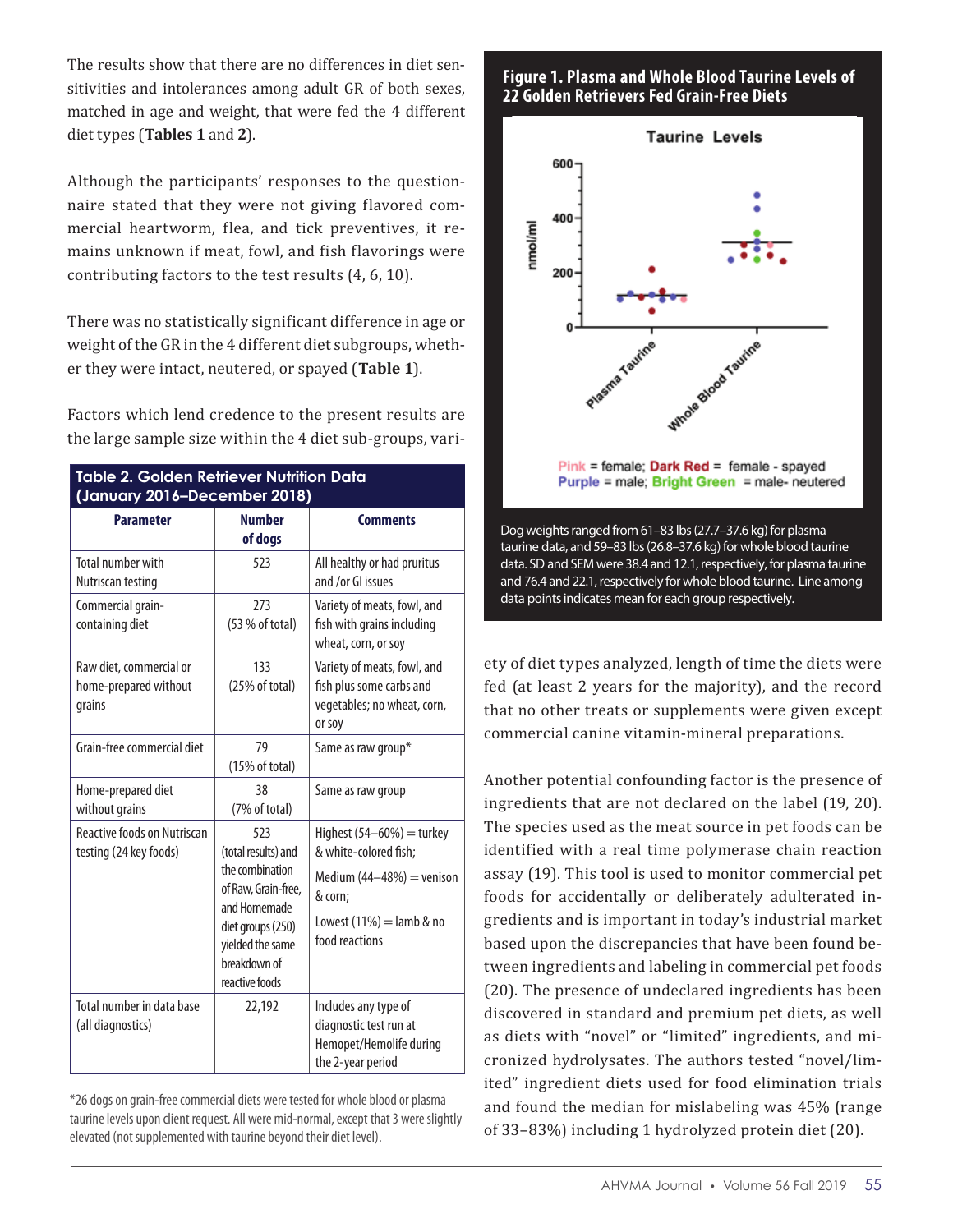In response to prior reports that raised concern about the connection between taurine levels in dogs and heart disease, this study also looked at taurine levels in a subset of 22 dogs that were on grain-free diets. Although taurine is added to pet foods, it is not an essential, food-sourced amino acid for dogs, and there is no minimum canine standard listed for taurine by the Association of American Feed Control Officials (AAFCO) (d). Concentrations of taurine, and its precursor amino acid, cysteine, can vary in processed pet foods depending on the temperature of processing and the addition of other ingredients, like beet pulp, which is added as a filler (10, 14–17). Taurine concentrations in dogs that are above 150 nmol/L in whole blood or above 40 nmol/L in plasma are considered to pose "no risk for taurine deficiency," even though these levels are below the stated normal reference ranges for dogs (200–350 nmol/L for whole blood taurine levels; 60–120 nmol/L for plasma taurine levels) (c).

Although there was no association found between age, sex, body weight, or body size on plasma and whole blood taurine concentrations, the type of diet fed has been reported to affect taurine concentrations (10, 14). Dogs who eat diets containing whole grain rice, rice bran, or barley have lower mean whole blood taurine concentrations, and the lowest whole blood taurine concentrations are seen in dogs that eat lamb, or lamb

meal and rice diets (10, 11). Furthermore, dogs that eat diets containing animal meats or turkey, and whole grain rice, rice bran, or barley, have lower plasma methionine and cysteine concentrations (14).

In the current study, of the 22 GR fed grain-free diets, 17 had whole blood or plasma taurine concentrations within the established normal limits, and 5 had elevated levels (**Figure 1** and **Table 2**). The laboratory that ran the taurine assays offers testing on plasma and/or whole blood samples. Currently, the preference is for specifically prepared whole blood samples as the taurine levels are not confounded by secondary taurine leakage from granulocytes and platelets that occurs subsequent to clotting or hemolysis (14).

The GR in the present study did not receive taurine supplements in addition to what was already in their diets. It is worth noting that the bioavailability of taurine can be affected by the meat source, the types and amount of fiber in the diet, and the way ingredients are processed (8, 14–16).

#### **Conclusions**

The ranking of identified reactive food ingredients was the same across 4 diet types fed to adult GR. This demonstrates that diet type is not a determining factor in whether or not these dogs have specific food sensitivities and intolerances.

| <b>Endnotes</b><br>a. Hemopet/Hemolife, Garden Grove, CA 92843.<br>b. NutriScan®, Division of Hemolife Diagnostics, Garden<br>Grove, CA 92843; www.nutriscan.org | c. Amino Acid Laboratory, University of Califor-<br>nia, Davis, Davis, CA 95616. Analyses are done<br>Beckman 6300<br>amino<br>acid<br>analyzer.<br>with<br>a a<br>https://www.vetmed.ucdavis.edu/labs/amino-acid-laboratory<br>d. Association of American Feed Control Officials. |  |  |  |
|------------------------------------------------------------------------------------------------------------------------------------------------------------------|------------------------------------------------------------------------------------------------------------------------------------------------------------------------------------------------------------------------------------------------------------------------------------|--|--|--|
|                                                                                                                                                                  | https://www.aafco.org/                                                                                                                                                                                                                                                             |  |  |  |
| <b>References</b><br>1. Hart BL, Hart LA, Thigpen AP, Willits NH. Long-term<br>health effects of neutering dogs: comparison of Labra-                            | 2. Kent MS, Burton JH, Dank G, Bannasch DL, Rebhun RB.<br>Association of cancer-related mortality, age and gonad-<br>ectomy in golden retriever dogs at a veterinary academic                                                                                                      |  |  |  |

dor retrieves with golden retrievers. *PLoS One* 2014; 9(7):e102441. center (1989–2016). *PLoS One* 2018;13(2);e0192578.

3. Dodds WJ. HSVMA Guide to the congenital and heritable disorders in dogs*. Humane Soc Vet Med Assoc*. May 2011.